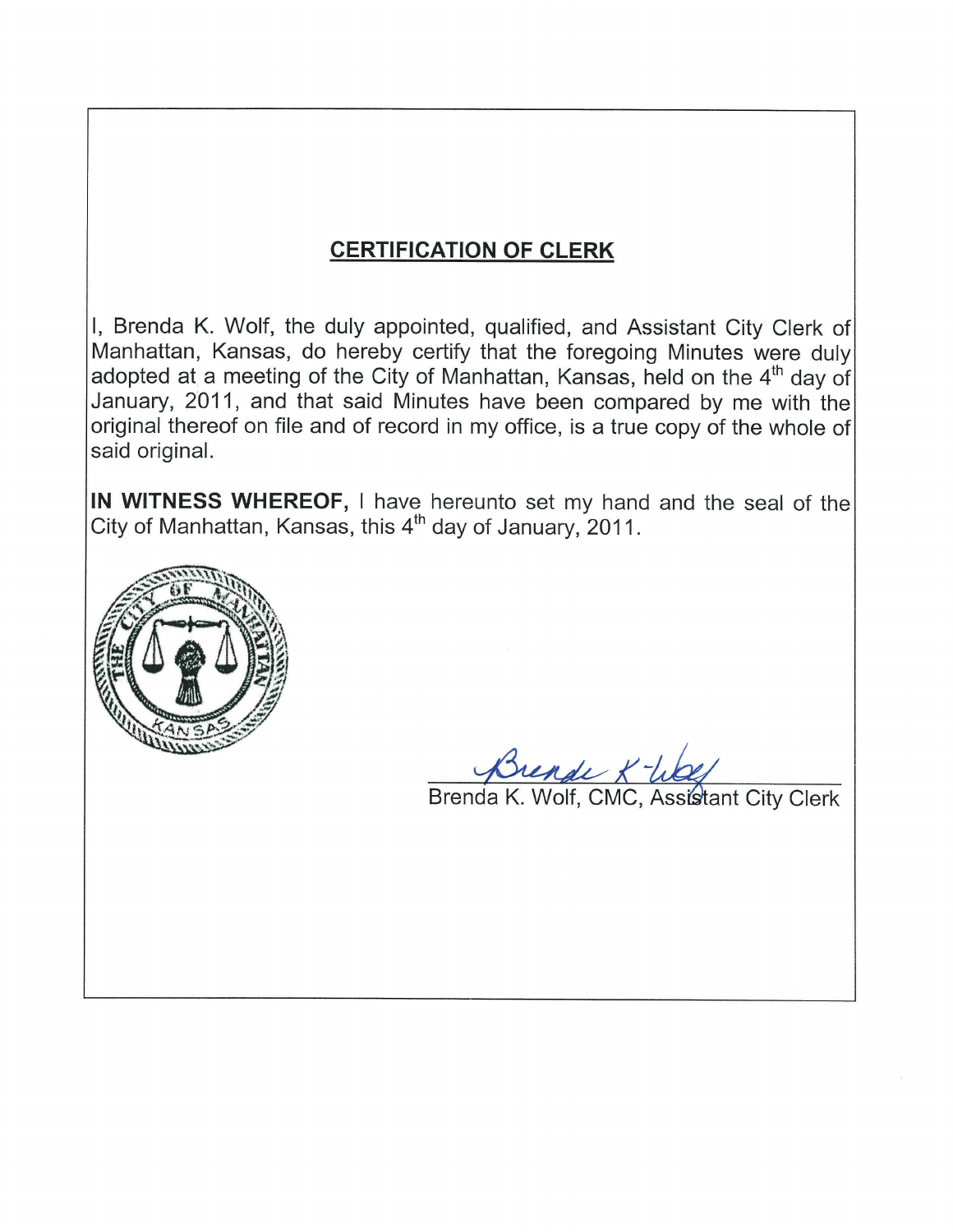

# *MINUTES SPECIAL CITY COMMISSION MEETING TUESDAY, DECEMBER 14, 2010 5:00 P.M.*

The Special Meeting of the City Commission was held at 7:00 p.m. in the City Commission Room. Mayor Bruce Snead and Commissioners James E. Sherow, Loren J. Pepperd, Jayme Morris-Hardeman, and Bob Strawn were present. Also present were the City Manager Ron R. Fehr, Assistant City Manager Jason Hilgers, Assistant City Manager Lauren Palmer, City Attorney Bill Frost, City Clerk Gary S. Fees, 6 staff, and approximately 28 interested citizens.

### PLEDGE OF ALLEGIANCE

Mayor Snead led the Commission in the Pledge of Allegiance.

### WORK SESSION

#### **SOUTH PARK, WAYFINDING, AND LOT 9, DOWNTOWN ENTERTAINMENT DISTRICT, UPDATES**

Jason Hilgers, Assistant City Manager, introduced the item.

Lorie Bowman, Bowman Bowman Novick (BBN), and Scott Bingham, BBN, presented elements envisioned in the South District Development, including  $3<sup>rd</sup>$  Street and South Park access and linkage, plaza space activities, green space activities, park amenities and materials proposed, construction costs, and project schedule.

Chuck Bartlett, Alfred Benesch & Company, provided an update on the construction schedule for 3<sup>rd</sup> Street and Pierre Street, Flint Hills Discovery Center, parking garage, conference center, 3rd Street, hotel, and South Park.

Jason Hilgers, Assistant City Manager, responded to questions from the Commission regarding the financing and STAR Bonds.

Scott Bingham, BBN, responded to questions from the Commission regarding the proposed shade structures and water feature.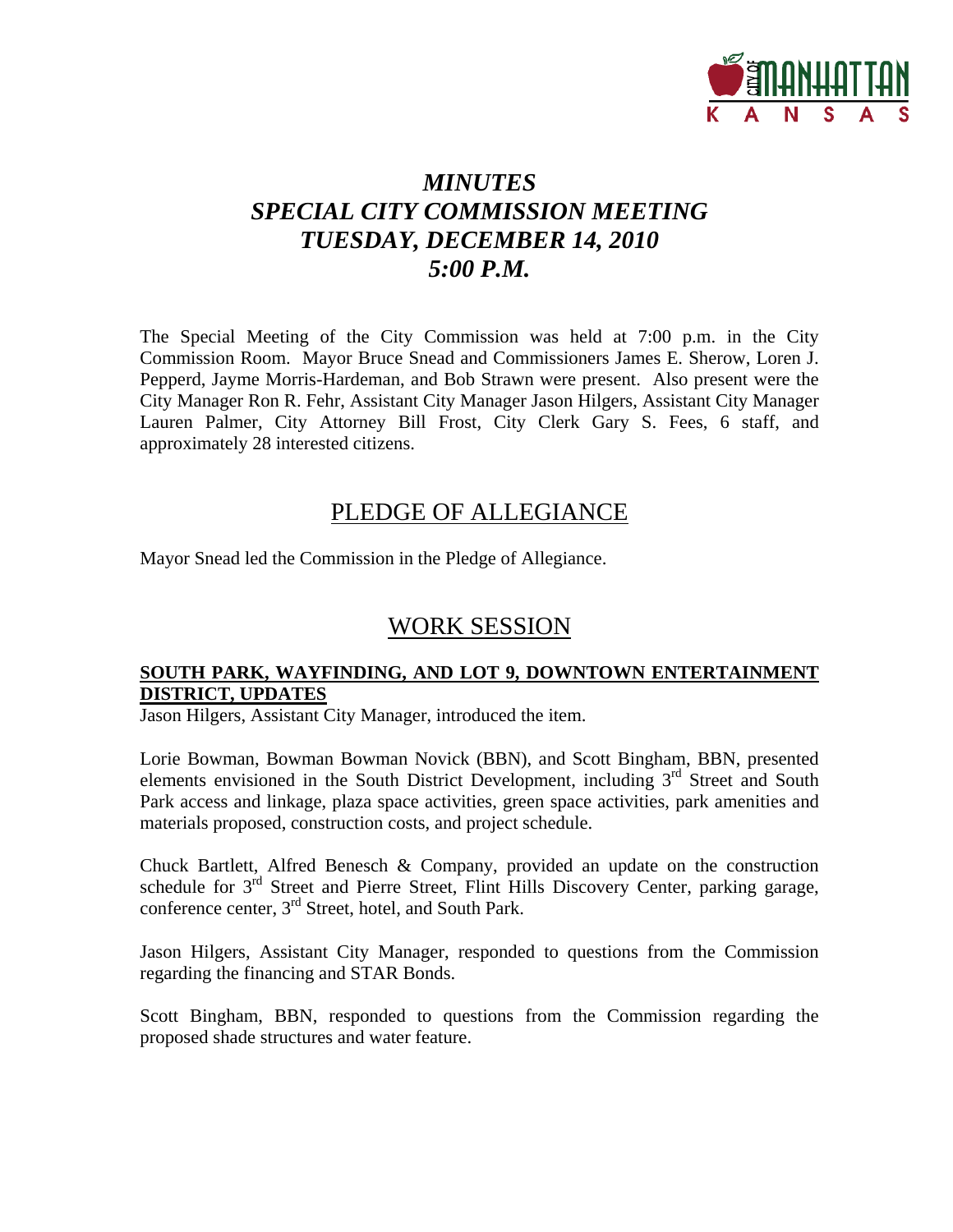**Minutes** Special City Commission Meeting December 14, 2010 Page 2

## WORK SESSION *(CONTINUED)*

#### **SOUTH PARK, WAYFINDING, AND LOT 9, DOWNTOWN ENTERTAINMENT DISTRICT, UPDATES** *(CONTINUED)*

Lorie Bowman, BBN, informed the Commission there could be an interpretive panel with educational information incorporated with the theme. She then responded to additional questions from the Commission

Scott Bingham, BBN, provided additional information on the design and proposed fabric to handle winds up to 90 miles per hour. He stated that decorative pavement and consistency would go a long way and would be paramount in working with a tight schedule.

Jason Hilgers, Assistant City Manager, and Lauren Palmer, Assistant City Manager, provided additional information on the South End Development. They then responded to questions from the Commission about McCownGordon, potential fee to oversee the project construction and coordination, and considerations with the geo thermal wellfield.

Ron Fehr, City Manager, and Jason Hilgers, Assistant City Manager, provided clarification on the request for proposal and request for qualifications process, bidding process proposed, and informed the Commission that working with a local landscape company has been very beneficial to the City.

Rob Ott, City Engineer, provided additional information on the bidding process and procedures for City projects.

Ron Fehr, City Manager, and Jason Hilgers, Assistant City Manager, informed the Commission they could work with the construction manager to create a competitive bid package and would follow up to see if McCownGordon would extend the same unit prices. Both stressed the benefits received with construction techniques and good coordination between all parties.

After additional discussion, the Commission discussed a preference in continuing to work with McCownGordon and stressed the importance in a transparent bid process.

Lorie Bowman, BBN, and Steve Lee, S&N Design, presented an overview of wayfinding graphics concept study draft, wayfinding advisory committee, goals and objectives, survey results, information kiosks, secondary gateways, vehicular directional signs, pedestrian directional signs, Fort Riley Boulevard Gateway monuments wayfinding, and signage locations. They then responded to questions from the Commission.

Jason Hilgers, Assistant City Manager, responded to questions from the Commission regarding the scope of the project and venues for directional signage.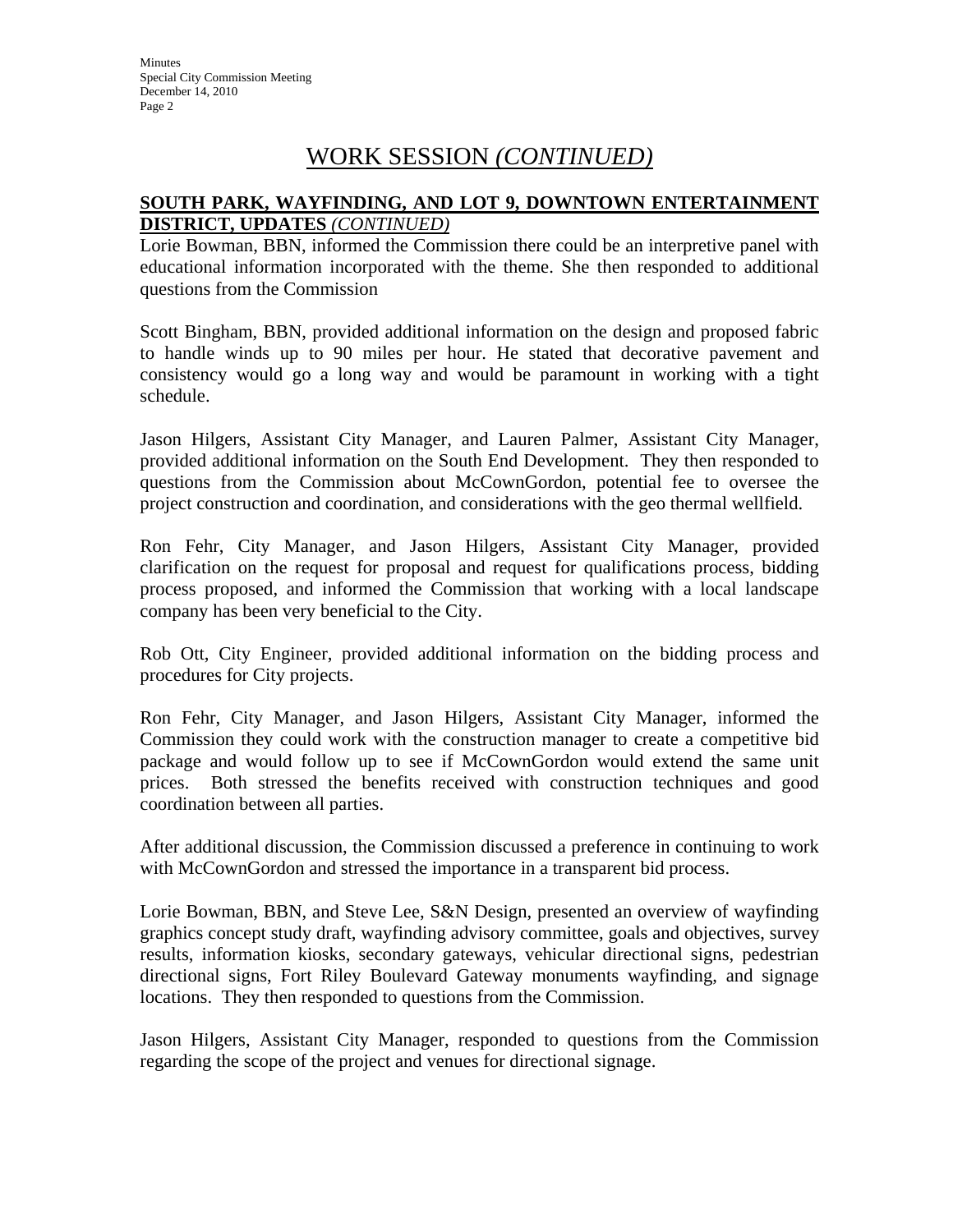# WORK SESSION *(CONTINUED)*

#### **SOUTH PARK, WAYFINDING, AND LOT 9, DOWNTOWN ENTERTAINMENT DISTRICT, UPDATES** *(CONTINUED)*

Steve Lee, S&N Design, provided additional information on the wayfinding signage.

Ron Fehr, City Manager, informed the Commission that some signage locations will need approval from KDOT to ensure the signs meet their regulations.

Jason Hilgers, Assistant City Manager, provided an overview of the South Redevelopment area, background information on Lot 9, and provided an update on the Kansas State University architecture class project.

Dr. Gary Coates, Professor, Kansas State University, presented an overview on the design and model concept for Lot 9. He introduced his students that worked on the proposal and presented an overview on the proposal and model developed.

Jon Olson, Kansas State University, student team member, provided background information on the proposed design of LEED certified hotels, mixed-use development of retail and penthouse lofts, restaurant and roof-top dining, the park, and proposed farmer's market.

Alex Bartlesmeyer, Kansas State University, student team member, presented the proposed green parking lot design, element features, proposed construction phases, and walking radius from the development to other areas in the community.

Elise Fagan, Kansas State University, student team member discussed the site plan for a sustainable stormwater management plan for the development, use of best management practices with the incorporation of bioswales and educational information, detention area, porous paving, fitness trail, and native landscaping.

Dr. Gary Coates, Professor, Kansas State University, provided an overview on the three development goals established and how they were achieved with the proposed design. He stated that the green theme is marketable and invites a large eco tourism market. He stated that the proposal meets the financial obligations and design intentions for the South District. He then responded to questions from the Commission.

Jason Hilgers, Assistant City Manager, responded to budget and STAR Bond questions from the Commission.

Alex Bartlesmeyer, Kansas State University, student team member, responded to questions from the Commission about retail square footage and parking proposed.